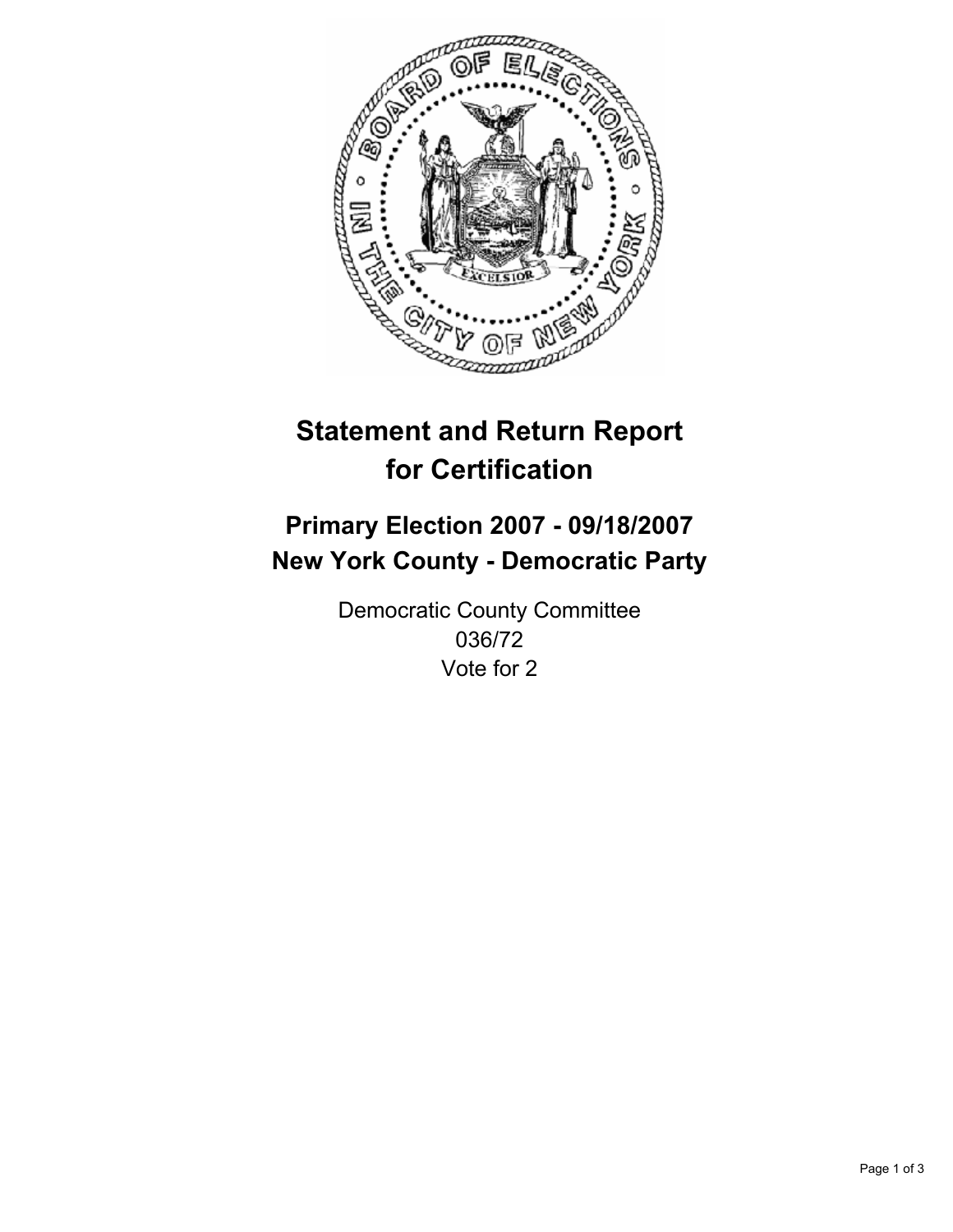

#### **Assembly District 72**

| <b>EMERGENCY</b>           |  |
|----------------------------|--|
| ABSENTEE/MILITARY          |  |
| AFFIDAVIT                  |  |
| <b>JOAN SERRANO LAUFER</b> |  |
| PAULA ASSIMAKOPOULOS       |  |
| ANA VALDEZ                 |  |
| MICHELLE NUEZ              |  |
| <b>Total Votes</b>         |  |